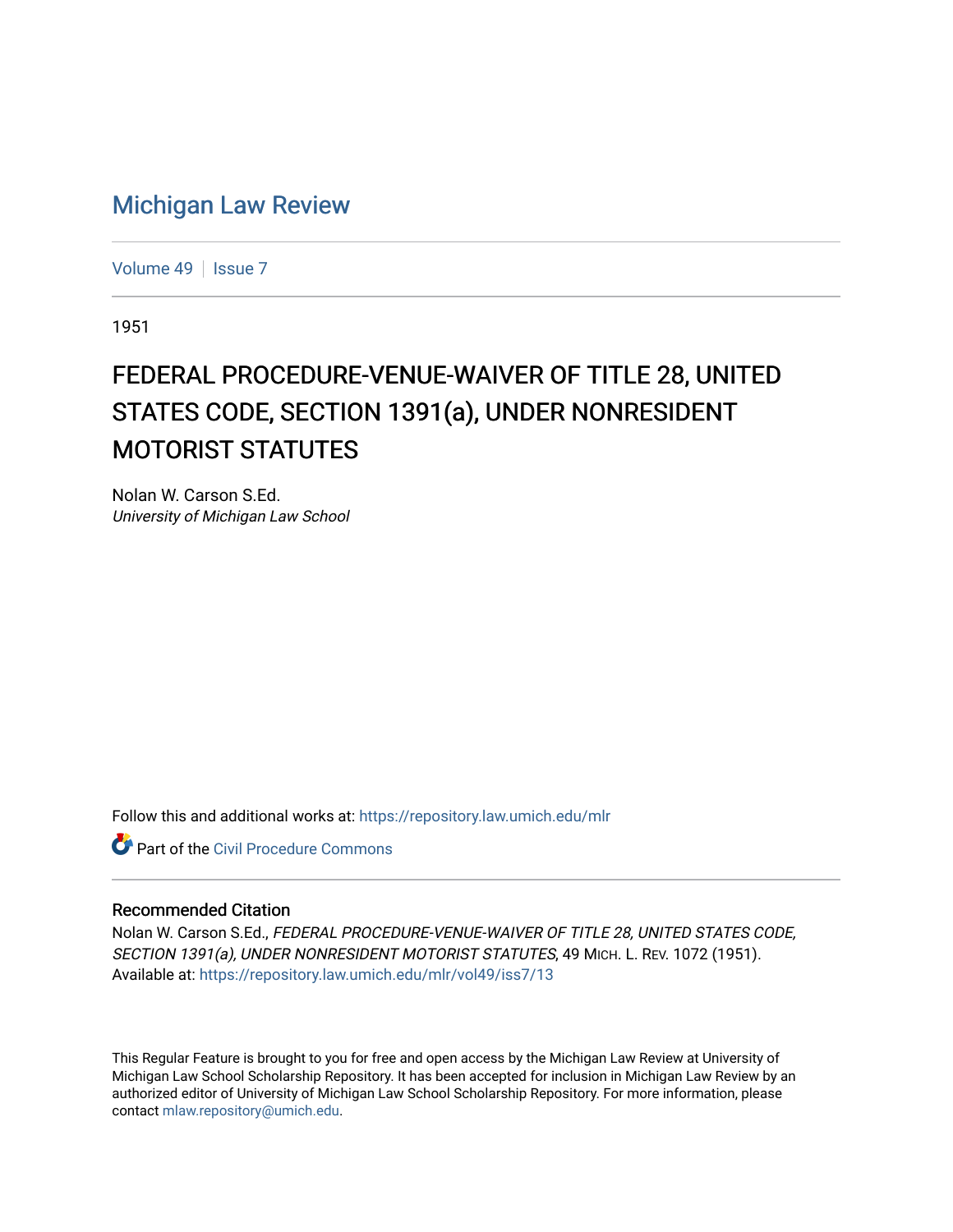FEDERAL PROCEDURE-VENUE-WAIVER OF TITLE 28, UNITED STATES CODE, SECTION 1391(a), UNDER NONRESIDENT MOTORIST STATUTES-A Connecticut resident brought a suit based on diversity of citizenship in a United States district court in Massachusetts against an Ohio corporation, alleging a cause of action arising from an automobile collision upon a Massachusetts highway. Plaintiff secured personal jurisdiction over the defendant by serving process upon the Registrar of Motor Vehicles for the Commonwealth of Massachusetts and by giving notice to defendant in accordance with the Massachusetts nonresident motorist statute.<sup>1</sup> Upon defendant's motion, the action was dismissed for improper venue. *Held,*  defendant is not a Massachusetts resident for purposes of federal venue as defined by Title 28, United States Code, section 139l(c).2 The operation of defendant's motor vehicle on Massachusetts highways did not amount to a voluntary consent to be sued or a waiver of the federal venue privilege. Dismissal affirmed. *Martin v. Fischbach Trucking Co.,* (1st Cir. 1950) 183 F (2d) 53.

In the years since the Supreme Court's approval of a Massachusetts statute prescribing that by using the highways of that state, a nonresident motorist shall be deemed to appoint a state officer as his agent for accepting service of process in suits arising out of such use,<sup>3</sup> all of the states and the District of Columbia

1 Mass. Gen. Laws (Ter. ed. 1932) c. 90, §§3A, 3B.

<sup>2</sup>28 U.S.C. (Supp. 1950) §139l(c): "A corporation may be sued in any judicial district in which it is incorporated or licensed to do business or is doing business, and such judicial district shall be regarded as the residence of such corporation for venue purposes." 3 Hess v. Pawloski, 274 U.S. 352, 47 S.Ct. 632 (1927); for a discussion of the theo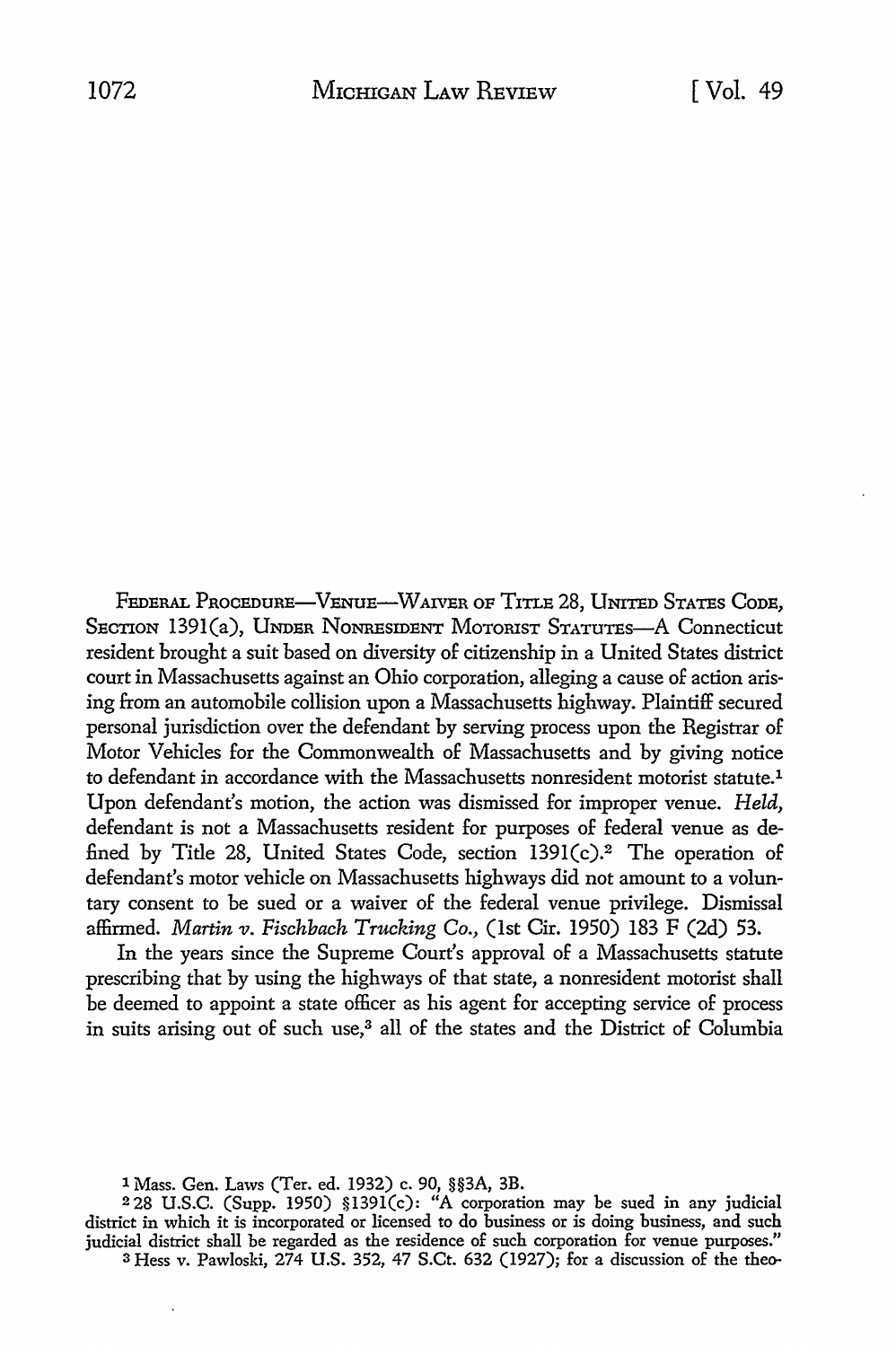have adopted substantially similar statutes.<sup>4</sup> Such legislation avoids the inconvenience of pursuing the defendant to a place where personal service can be had and provides a method for acquiring jurisdiction over the defendant in the state where the cause accrued. Most states by specific statutory provision or judicial interpretation allow nonresident plaintiffs to take advantage of their nonresident motorist statutes to gain personal jurisdiction over defendants residing outside the state.<sup>5</sup> Futhermore it is settled that service of process under authority of these statutes is effective to confer personal jurisdiction in federal courts within the state as well as in state tribunals.<sup>6</sup> When both plaintiff and defendant in a federal court are nonresidents of the district in which a diversity suit is filed, however, a venue problem is presented. It is evident that unless some act has been done to waive the requirements of the federal venue statute,<sup>7</sup> an objecting defendant should be granted a dismissal for improper venue or a transfer to a district where venue is proper.8 Venue relates not to the power of a court to adjudicate but to the convenience of the locality for trial. It is a personal privilege which may be waived ''by failure to assert it seasonably, by formal submission in a cause, or by submission through conduct."9 The decision in *Neirbo Co. v. Bethlehem Shipbuilding Corp.,* Ltd.10 sharply broadened the waiver of venue concept in diversity of citizenship suits. That case held that when a foreign corporation appoints an agent for accepting service of process in a state in which it is doing business, the appointment amounts to a consent to be sued in that state, hence a waiver of the federal venue objection.<sup>11</sup>The theory of the *Neirho* case has been consistently applied by the district courts to suits arising under various nonresident motorist statutes.12 In doing so, these decisions have proceeded one step

retical basis of these statutes, see Scott, "Jurisdiction over Nonresident Motorists," 39 HARV. L. REv. 563 (1926).

<sup>4</sup>For a listing of the various statutes, see Knoop v. Anderson, (D.C. Iowa 1947) 71 F. Supp. 832. •

<sup>5</sup> Culp, "Recent Developments in Actions Against Nonresident Motorists," 37 Місн. L. REv. 58 at 74 (1938); for a typical interpretation of these statutes, see Peeples v. Ramspacher, (D.C. S.C. 1939) 29 F. Supp. 632.

' G 28 U.S.C. §723(c), Rule 4(d)(7), Fed. R.Civ.P.; 2 MooRE's FEDERAL PRACTICE, 2d ed., 937, 942 (1948); Blunda v. Craig, (D.C. Mo. 1947) 74 F. Supp. 9.

<sup>7</sup> 28 U.S.C. (Supp. 1950) §l39l(a): "A civil action wherein jurisdiction is founded only on diversity of citizenship may, except as otherwise provided by law, be brought only in the judicial district where all plaintiffs or all defendants reside."

<sup>8</sup>28 U.S.C. (Supp. 1950) §1406(a): "The district court of a district in which is filed a case laying venue in the wrong division or district shall dismiss, or if it be in the interest of justice, transfer such case to any district or division in which it could have been brought."

<sup>9</sup>Neirbo Co. v. Bethlehem Shipbuilding Corp., Ltd., 308 U.S. 165, 168, 60 S.Ct. 153 at 155 (1939).

10 308 U.S. 165, 60 S.Ct. 153 (1939).

<sup>11</sup>In 1948, revised Title 28 U.S.C. §139l(c), supra note 2, adopted the immediate reforms of the Neirbo case in statutory form by enlarging the venue possibilities as to corporate defendants. See MooRE's COMMENTARY ON THE U.S. JUDICIAL CooE 194 (1949). 12 Krueger v. Hider, (D.C. S.C. 1943) 48 F. Supp. 708; Steele v. Dennis, (D.C. Md.

1945) 62 F. Supp. 73; Morris v. Sun Oil Co., (D.C. Md. 1950) 88 F. Supp. 529; Urso v. Scales, (D.C. Pa. 1950) 90 F. Supp. 653; Whitmire v. Partin v. Milton, (D.C. Tenn. 1941) 5 Fed. Rules Serv. 14a.62, case 2. See dicta in Williams v. James, (D.C. La. 1940) 34 F. Supp. 61; also see Malkin v. Arundel Corporation, (D.C. Md. 1941) 36 F. Supp. 948.